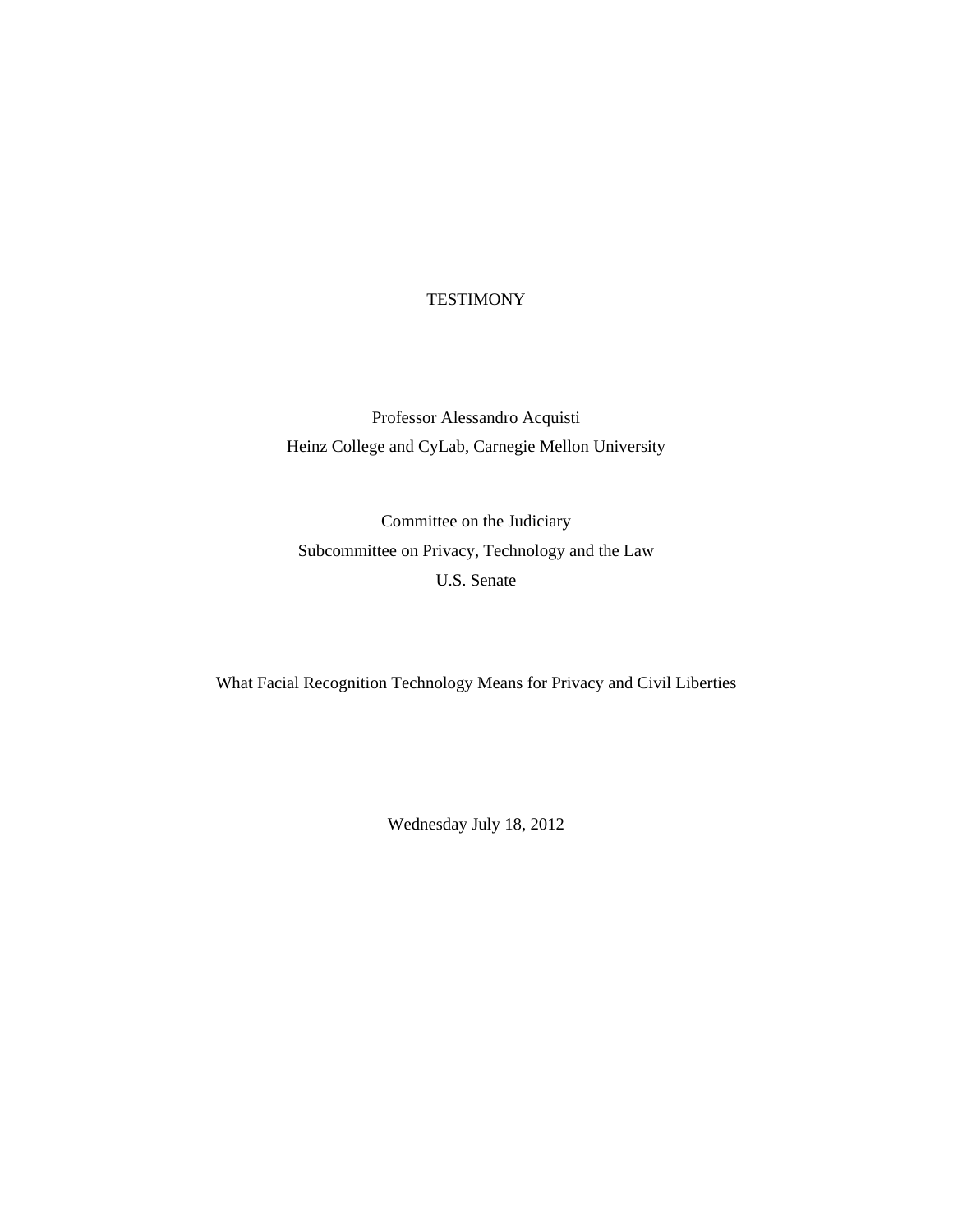Chairman Franken, Ranking Member Coburn, and Members of the Subcommittee: I am honored to appear before you today. I am a tenured associate professor at the Heinz College, Carnegie Mellon University (CMU), a member of CMU CyLab, and the co-director of CMU's Center for Behavioral Decision Research (CBDR).<sup>1</sup> I am an economist by training (I hold Master degrees in economics from Trinity College Dublin and from the London School of Economics), and I am interested in how economics can help us understand the impact of information technology (I hold a PhD in Information Management and Systems from the University of California at Berkeley). For about 10 years, I have been studying the economics and behavioral economics of privacy. My research in this area has combined economics, experimental behavioral decision research, and information technology to investigate the trade-offs associated with the protection and disclosure of personal information, the technologies that enhance the former or the latter,<sup>2</sup> and how individuals value, and make decisions about, those trade-offs.<sup>3</sup>

My remarks in this testimony will concern research that I and others have carried out in the field of privacy and face recognition.<sup>4</sup> I became interested in face recognition indirectly, as a result of my studies of privacy and online social networks, which started in  $2005$ <sup>5</sup>. In the summer of 2011, together with my colleagues Dr. Ralph Gross (a face recognition expert at Carnegie Mellon University) and Dr. Fred Stutzman (an online social networks expert also at Carnegie Mellon University), I presented the results of a series of experiments about the privacy implications of the convergence of more accurate face recognition technology, increasing public availability of personal data (including digital photos), and statistical re-identification techniques.<sup>6</sup>

In my testimony, I will highlight four conclusions from my and other scholars' research in this area:

First, face recognition is "now." The technology has evolved over several decades. While early algorithms vastly underperformed human ability to detect and recognize faces, modern ones have progressed to a point that they are now being deployed in end-user applications.

Second, the convergence of face recognition, online social networks, and data mining has made it possible to use publicly available data and inexpensive off-the-shelf technologies to produce sensitive inferences merely starting from an anonymous face. I will highlight the results of three experiments we conducted in this area, including one in which we predicted portions of the Social Security numbers of students at a North-American college starting from photos of their faces.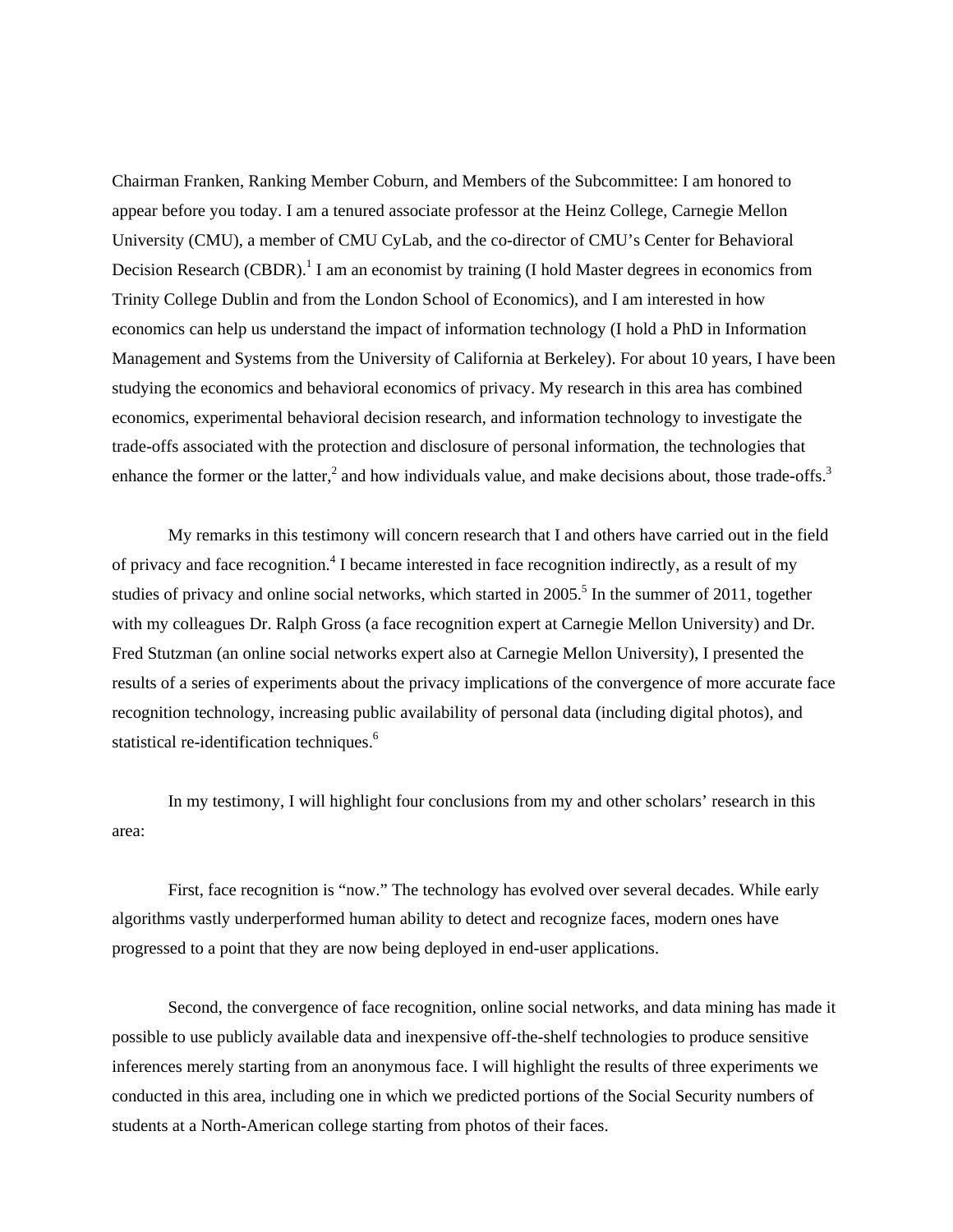Third, face recognition, like other information technologies, can be source of both benefits and costs to society and its individual members. However, the combination of face recognition, social networks data, and data mining, can significantly undermine our current notions and expectations of privacy and anonymity.

Fourth, depending on which goals Congress intends to achieve in the area of face recognition, different policies and interventions may be considered. If the privacy and civil liberties implications of face recognition are the concern, it is unlikely that industry solutions alone (such as self-regulatory efforts) will address those concerns.

# **1. The State of Face Recognition Research**

Research in computer face recognition has been conducted for over forty years.<sup>7</sup> For most of this time, computers underperformed humans in tasks involving the detection and recognition of individuals through their faces. But the progress of algorithms has been steady: since 1993, the error rate of face recognition systems has decreased by a factor of 272.<sup>8</sup> Today, under certain conditions, machine face recognition performance can be comparable or even better than humans at recognizing faces.<sup>9</sup>

As face recognizers' accuracy kept increasing, face recognition started being deployed in more products and services. About 10 years ago, face recognizers remained the domain of government agencies or large corporations, and were mostly used in security and police activities.<sup>10</sup> In the past few years, face detection, face recognition, and other related algorithms (such as the estimation of individual traits from facial images) have started appearing in end-user products, and in particular Web 2.0 services. Following the acquisition of Neven Vision in 2006 and of Like.com in 2010, Google has offered Picasa users face recognition tools to organize photos according to the individuals in them.<sup>11</sup> Apple's iPhoto has employed face recognition to identify faces in a person's album since 2009.<sup>12</sup> Using Face.com's licensed technology, Facebook has used face recognition to suggest "tags" of individuals found in members' photos.<sup>13</sup> Klik, also developed by Face.com, used face recognition to allow real time tagging of Facebook friends through the same mobile camera used to take their pictures.<sup>14</sup> NEC has designed billboards that automatically locate faces of people passing by and estimate their gender and age, in order to target advertising accordingly.15 SceneTap uses face detection to estimate the size of and gender ratio in a crowd of patrons at a venue – and allows individuals who downloaded its app to find that information online.<sup>16</sup>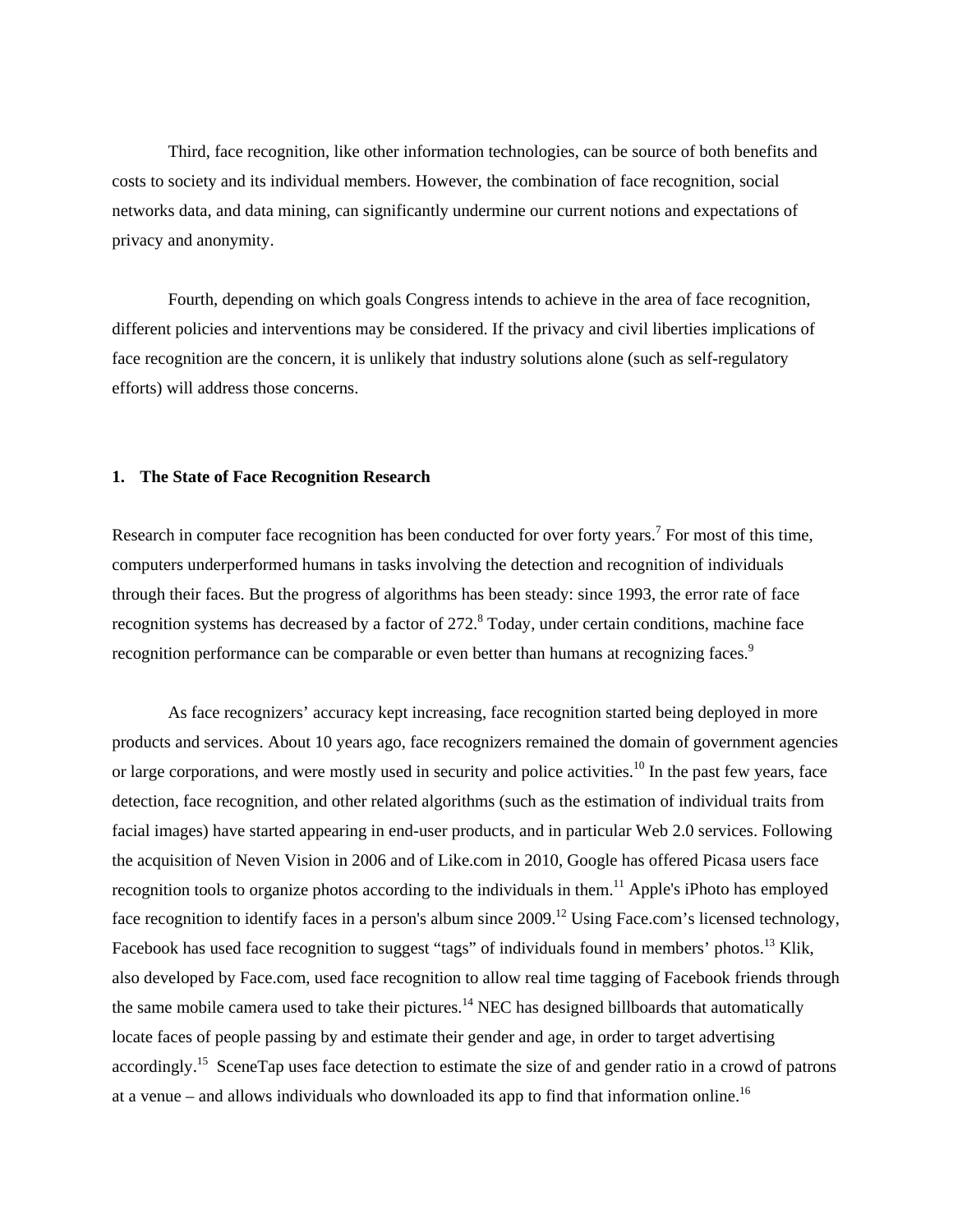Under typical, real life conditions (for instance, when facial shots are not captured in well-lit conditions or through frontal, "mugshot" poses) computer face recognition still underperforms humans. As we further discuss in the next section, however, face recognition's limitations are more transient than systemic: given the growing commercial interest in face recognition and its application, the gap between humans and machines in recognizing faces is likely to keep diminishing.

# **2. How to Predict Someone's SSN Starting From Their Face**

As a privacy researcher, a few years ago I became interested in the privacy implications of the convergence of two trends: the improving ability of computer programs to recognize faces in digital images, and the increasing public availability of identified facial photos online - especially through online social networks. In a study with Ralph Gross and Fred Stutzman presented in the summer of  $2011$ ,<sup>17</sup> we investigated whether the combination of publicly available Web 2.0 data and off-the-shelf face recognition software may allow large-scale, automated, end-user individual re-identification. We identified individuals online across different services (Experiment 1); offline – that is, in the physical world (Experiment 2); and then inferred additional, sensitive information about them (their interests and their Social Security numbers), combining face recognition and data mining, thus blending together online and offline data (Experiment 3); finally, we developed a mobile phone application to demonstrate the ability to recognize and then predict someone's sensitive personal data directly from their face, in real time, on a mobile device.

In the first experiment (Experiment 1) we investigated online-to-online re-identification. We took unidentified profile photos from a popular dating site (where people use pseudonyms to protect privacy), compared them - using face recognition - to identified photos from a popular online social network (Facebook; namely, we used the component of a Facebook profile that can be publicly accessed via a search engine; in other words, we did not even need to log on to the network itself). Through this process, we were able to re-identify about 10% of the pseudonymous members of the dating site.

In the second experiment (Experiment 2) we investigated offline-to-online re-identification. Its methodology was conceptually similar to that of Experiment 1, but in this case we attempted to reidentify students on the campus of a North American college. We took photos of them with a webcam and then compared those shots to images from Facebook profiles. Using this approach, we re-identified about one third of the subjects in the experiment.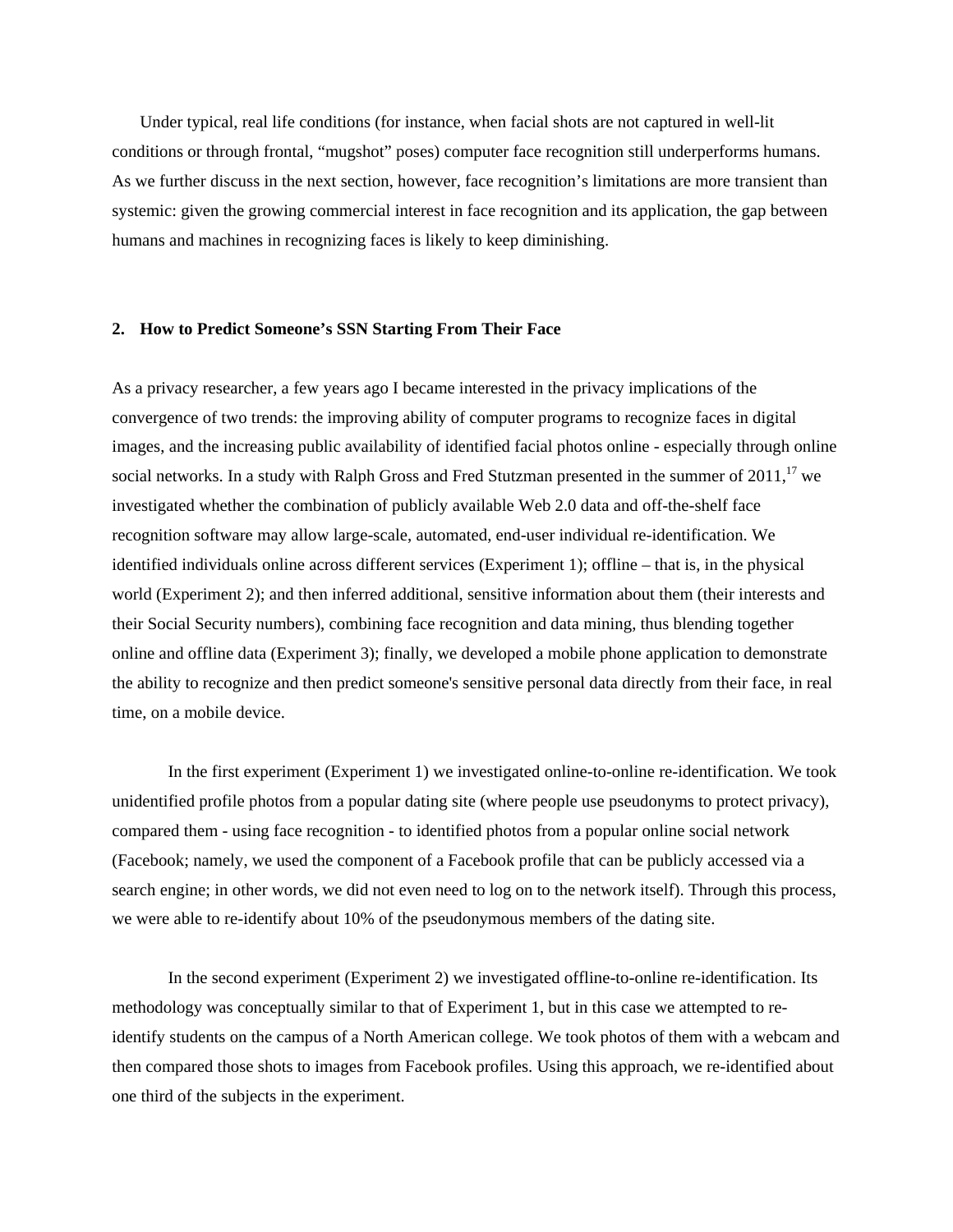The first two experiments illustrate how third parties can use publicly available data not just for contextual identification (linking images of the same person in an album of photos) but also for universal, unique identification.<sup>18</sup> In the final experiment (Experiment 3), we predicted the interests and the first five digits of Social Security numbers (SSNs) of some of the individuals who had participated in the second experiment. We did so by combining face recognition with the algorithms we developed in 2009 to predict SSNs from public data.<sup>19</sup>

In the context of Experiment 3, SSNs were merely one example of the many types of information it is possible to infer about a person, starting merely from an anonymous face, through a chain of inferences in a process of *data accretion*. 20 The process illustrates the privacy implications of face recognition technology, and can be summarized in the following manner: First, face recognition links an unidentified subject (for instance, a face among many in the street) to a record in an identified database (such as an identified photo of the subject on Facebook, LinkedIn, Amazon, or in a state's DMV database). Once the link has been established, any online information associated with that record in the identified database (such as names and interests found in the subject's Facebook profile; or demographic data found on Spokeo.com - a social network and data aggregator) can in turn be probabilistically linked to the unidentified subject. Lastly, through data mining and statistical re-identification techniques, such online information can be used for additional, and much more sensitive inferences (such as sexual orientation,<sup>21</sup> or Social Security numbers<sup>22</sup>), which, in turn, can be linked back to the originally unidentified face. Sensitive data is therefore linked to an anonymous face through what we may refer to as a "transitive property" of (personal) information - a process that merely requires publicly available data. Sensitive information thus becomes "personally predictable information."

As a further example of what is already possible to accomplish using existing technologies and publicly available data, we developed a mobile phone application which, once a photo is taken of a person's face, uploads it to a server; there, a program compares it to a database of images downloaded from the Internet – and tries to recognize the person; thereafter, using the same process adopted in Experiment 3, the program attempts to predict the person's sensitive personal information, and finally displays that very same information on the device's screen, overlaid on the face of the subject. Essentially, this application (which we demoed at a security conference in August 2011, with no intention of making it publicly available) demonstrates that it is possible to conduct on a mobile device and in real time the process of Experiment 3.

We use the term *augmented reality* to describe that application: it refers to the merging of online and offline data that new technologies make possible. If an individual's face on the street can be identified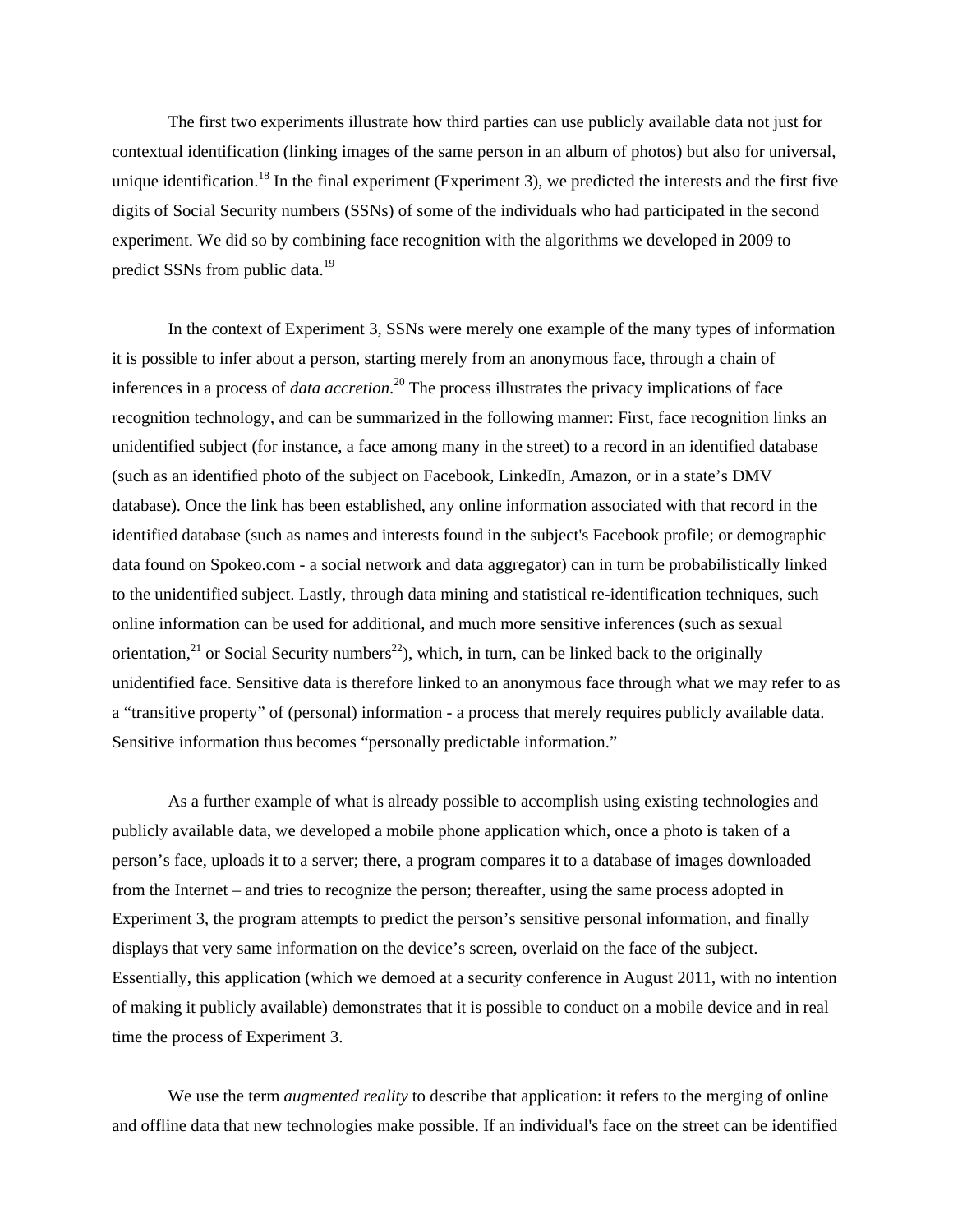using a face recognizer and identified images from social network sites such as Facebook or LinkedIn, then it becomes possible not just to identify that individual, but also to infer additional, and more sensitive, information about her.

#### *2.1 Current Limitations and Why They Are Transient*

Our experiments, while successful, were constrained geographically (we focused on the population of a North-American city, and the students at a North-American college campus) and in scope (we used databases with up to a few hundred thousands of images). The results we obtained are not *yet* scalable to the entire American population for a number of reasons: First, computational costs: we estimate that comparing the shot of a person's face to a database with mugshots of 280 million US residents aged 14 years or older, using the same hardware as in our experiments, would take over four hours (rather than the few seconds that process took in our experiments). Second, "false positives:" when comparing millions of human faces, several individuals' faces will be similar to each other, and computers do not yet excel in separating a face of a person from a face of someone who looks very much like that person. Third, light conditions, facial hair, or non-frontal poses impair the accuracy of machine face recognizers. Fourth, photographic images (and in particular frontal mugshots) may not be available for the entire population.

Those hurdles, however, are being progressively overcome. They are transient, not systemic. First, as computers' processing power keeps increasing, and cloud computing costs decrease, it will become more efficient to run end-user applications on mobile devices similar to the one we developed, for mass-scale, automated, peer-to-peer face recognition. Second, false positives will likely keep reducing, as machine face recognition error rates are decreasing by one half about every two years.<sup>23</sup> Third, researchers are actively working on improving computers' ability to recognize faces under varied conditions of light, facial hair, and poses. Fourth, entities such as online social networks are amassing some of the largest known databases of identified photos, from which increasingly accurate biometric models or "faceprints" of increasing portions of the US population can be, and are being, built.

It is likely, therefore, that within a few years, real-time, automated, mass-scale facial recognition will be technologically feasible and economically efficient. It will be feasible for individual end-users, in a peer-to-peer fashion; it will be feasible for firms (both for companies, such as online social networks, that will actually own the data; and for third parties that will rent identity recognition services from or through the former); and it will be feasible for governments that will access or trade biometric data with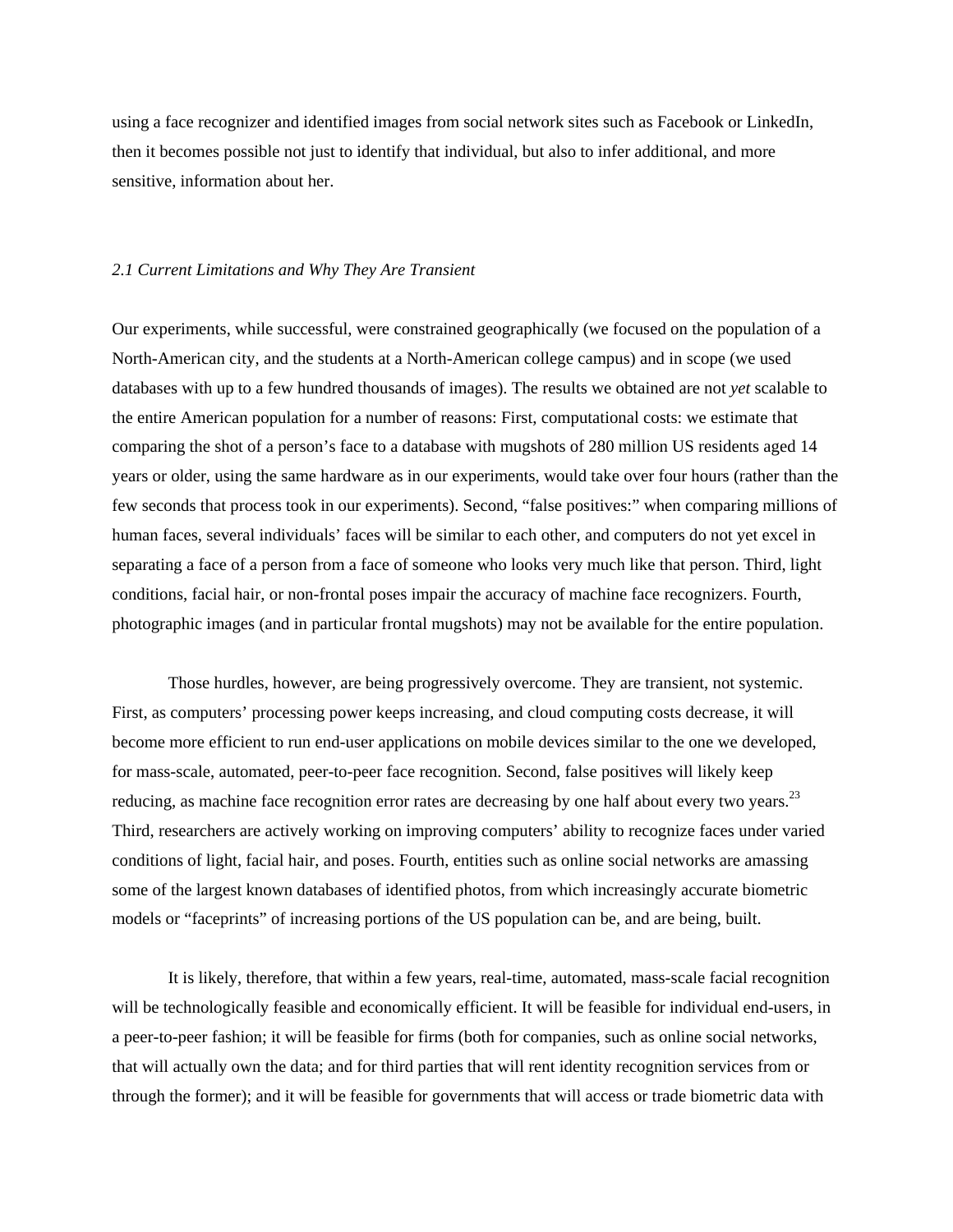the private sector. In this world, "facial searches" in the street may become as common as text-based queries on search engines are today.

However, the fact that real time recognition technology may be used, in principle, by individuals, firms, and governments alike, does not guarantee that, in practice, all parties will gain equal access to it. The parties in actual possession of the largest databases of images will be in the better position to make use of face recognition technology and control the access that others will have to it. Similarly, the parties with more resources will be those more likely to be able to exploit it, or avoid being exploited by it.

# **3. Trade-offs and Privacy Concerns**

In economic terms, privacy shares the characteristics of both an *intermediate good* (a good that is valued in an instrumental way, because of its consequences: for instance, loss of personal data can cause identity theft and ensuing economic damage), and a *final good* (a good that is valued for its own sake: for instance, ubiquitous surveillance creates discomfort). $^{24}$ 

I will first discuss the implications of face recognition for privacy as an intermediate good. As it is often the case with advances in information technology, the ramifications of cheap, powerful facial recognition technology in the hands of individuals, firms, and government agencies, are complex. They include both scenarios where public or individual welfare are increased, and scenarios where significant tangible and intangible costs arise. Consider a peer-to-peer scenario: Your phone (or in some years your glasses, and in a few more your contact lenses) will tell you the name of that person at the party whose name you always forget; or, it will tell the stalker in the bar the address where you live. Consider a third party firm scenario: The hotel will recognize and greet you as you enter the lobby with your luggage (because you friended them on a social network, or because - with or without your consent - the hotel enrolled in some identity recognition service sold by a social network); or, the salesperson will infer your credit score the moment you enter the dealership, and use a psychological profile (also calculated in real time from your online posts) to nudge you to accept a steep price for the car you wanted. Consider a government agency scenario: An investigative agency will be able to find missing or exploited children in databases of online photos; or, an administration will be able to identify from remote, high-definition cameras, all of the thousands of participants in a peaceful protest. More scenarios are unforeseeable today but will be commonplace tomorrow.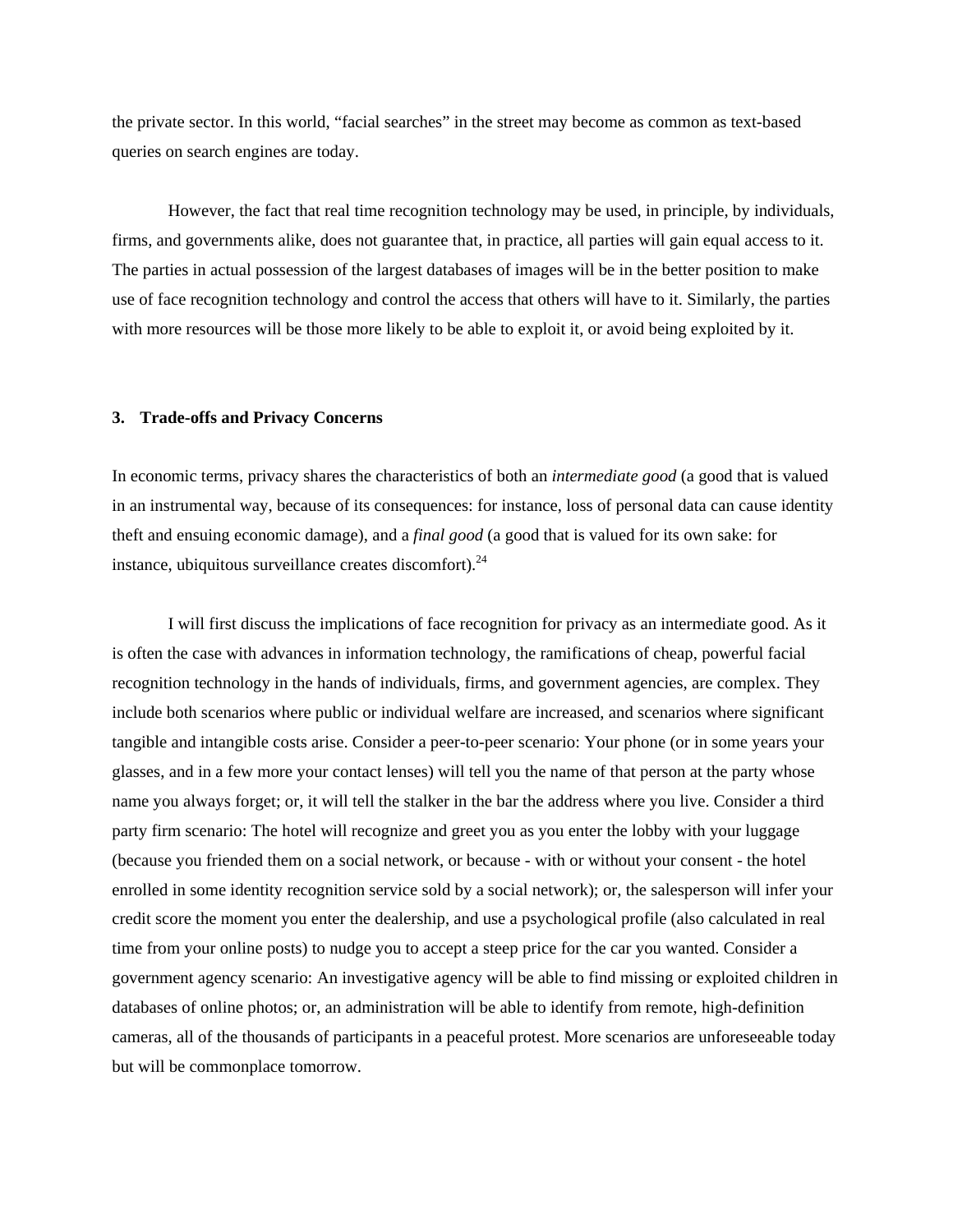In short, face recognition could make our lives easier, or more comfortable, or more secure; conversely, it could limit our freedom, endanger our security, ease the extraction of consumer surplus, and chill free speech by creating a state of constant and ubiquitous surveillance.

 Next, I will discuss the implications of face recognition for privacy as a final good: in this regard, there are reasons to believe that the process through which face recognition erodes our notion of privacy has not just started, but is well on its way. Note that the results of our experiments were limited by design: our self-imposed constraint consisted in only using publicly available data and technologies that other third parties and end-users could also get access to: off-the-shelf face recognition technology,  $^{25}$  limited computational power accessed through cloud computing services, and limited amounts of facial images made publicly available by end users on online social networks. In reality, today, both governmental and private sector entities have access to more powerful computational tools and much larger (and more accurate) repositories of digital photos than we had.

Consider, for instance, Facebook – currently the largest social networking site. Many of its users (estimated at over 900 million worldwide,<sup>26</sup> with more than 90 billion of photos allegedly collectively uploaded $^{27}$ ) choose photos of themselves as their "primary profile" image. These photos are often identifiable: Facebook has aggressively pursued a "real identity" policy, under which members are expected to join the network under their real names, under penalty of account cancelation.<sup>28</sup> Using tagging features and login security questions, the social network has successfully nudged users to associate their and their friends' names to uploaded photos. These photos are also publicly available: Primary profile photos *mus*t be shared with strangers under Facebook's own Privacy Policy.<sup>29</sup> Many members also allow those photos to be searchable from outside the network via search engines.

Online social networks such as Facebook are accumulating the largest known databases of facial images. Often, those images are tagged or attached to fully identified profiles, thus providing a linkage between a person's facial biometrics and their real names. Furthermore, many social network users post and tag *multiple* photos of themselves - and their friends, allowing biometric models of their faces, and those of other people as well, to become more accurate. Before Face.com was acquired by Facebook, for instance, $30$  its mobile face recognition application Klik effectively used its own users as means of improving the recognition accuracy of its algorithms (since users were asked to select the correct name among a list of possible matches found by the application for a given face). This process would increase the future recognizability even of subjects who did not explicitly consent to more accurate biometric models of their faces being composed, or who had no knowledge of that happening.<sup>31</sup> Furthermore, such vast and centralize biometrics database can be at risk of third-party hacking.<sup>32</sup>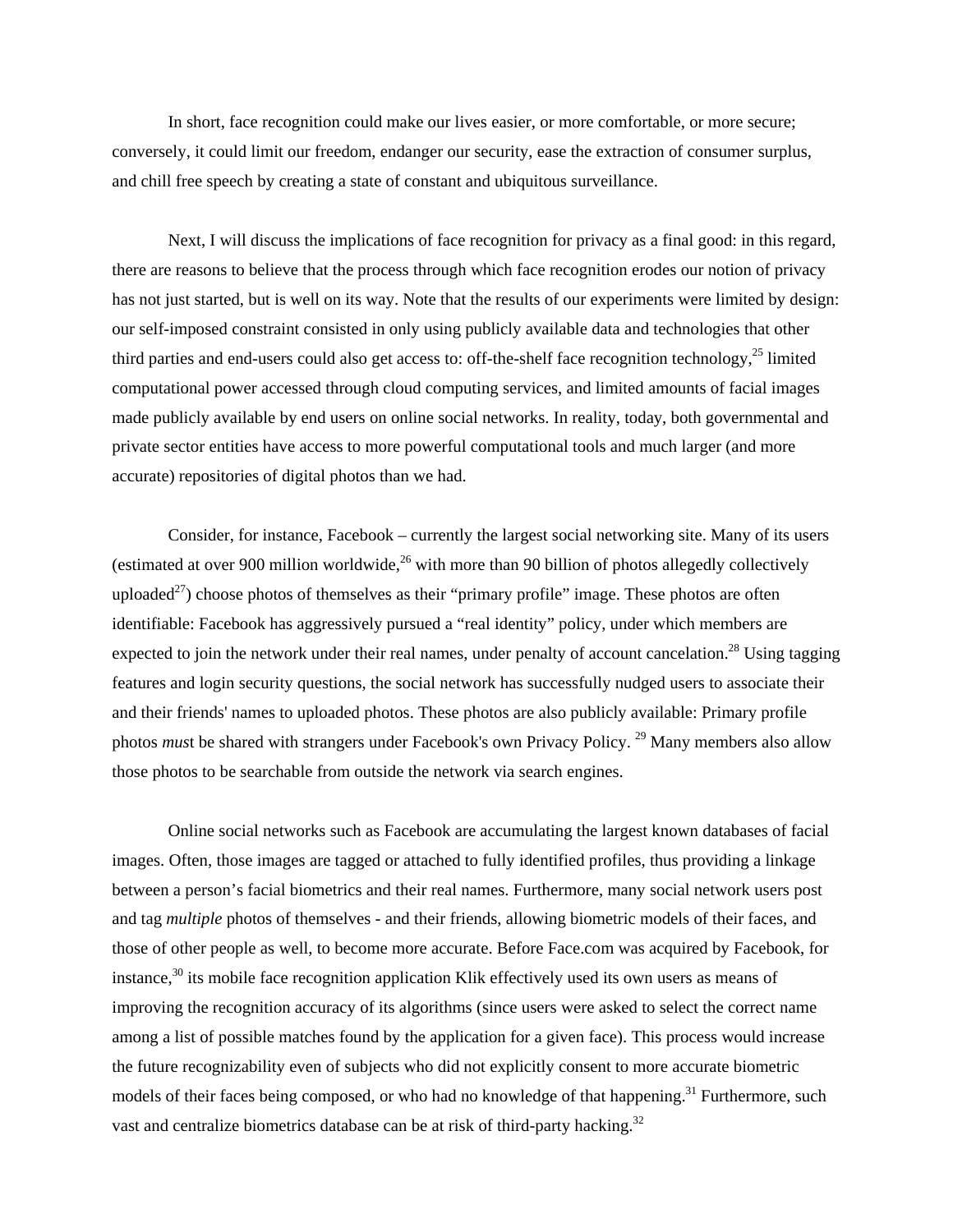Online social networks are becoming today's de facto "Real IDs" – produced not by legislative mandate but technological capability. We must realize that the notions and expectations of privacy and anonymity, as we have known them for the history of human kind – the idea that, among strangers, you are a stranger, are facing a new challenge that we do not yet fully comprehend.

# **4. Implications**

The evolution of face recognition technology is inescapable, but its applications will not all be equally desirable. Unfortunately, there is no obvious silver bullet that will allow society to continue to enjoy the benefit of face recognition divorced from its more concerning usages. There are, however, policy and technology mechanisms that are worth of investigation, and which carry trade-offs we are only beginning to appreciate: privacy enhancing technologies applied to face capture, detection, or recognition;<sup>33</sup> moratoriums on specific applications of face recognition;<sup>34</sup> explicit consent requirements to having one face's tracked, or matched, in public; do-not-recognize-me mechanisms; or privacy legislation that would place obligations on those who use facial recognition to collect the personal identity and thereby the personal information of others; and so forth. Unfortunately, the mere reliance on industry self-regulation is unlikely to find balance between uses and abuses of face recognition, due to the particular economic value of identified facial information, and recent history in the markets for personal data.

Identified facial information is especially valuable because facial biometric models are peculiarly sensitive and powerful instruments of identification and tracking. First, a person's face is a permanent identifier: it changes over time in patterns that computers are learning to predict, but it cannot be permanently altered to avoid detection without great cost.<sup>35</sup> Second, a person's face is a veritable conduit between her different persona: it can link a person's online world (for instance, her social network presence) to her offline world (the person walking in the street). Third, it can be captured remotely and surreptitiously, and therefore without individual consent or knowledge. Fourth, the technologies necessary to track and identify faces, as discussed, are becoming ubiquitous. As a result, control over vast repositories of identified facial information can give a firm unique power to serve and influence an array of other services and applications; competition for that control, therefore, will be fierce, at the likely cost of the privacy of end users.<sup>36</sup>

 An analysis of recent history in the market for personal data also suggests that firms may engage in more invasive applications of face recognition over time. Currently, end-user applications of face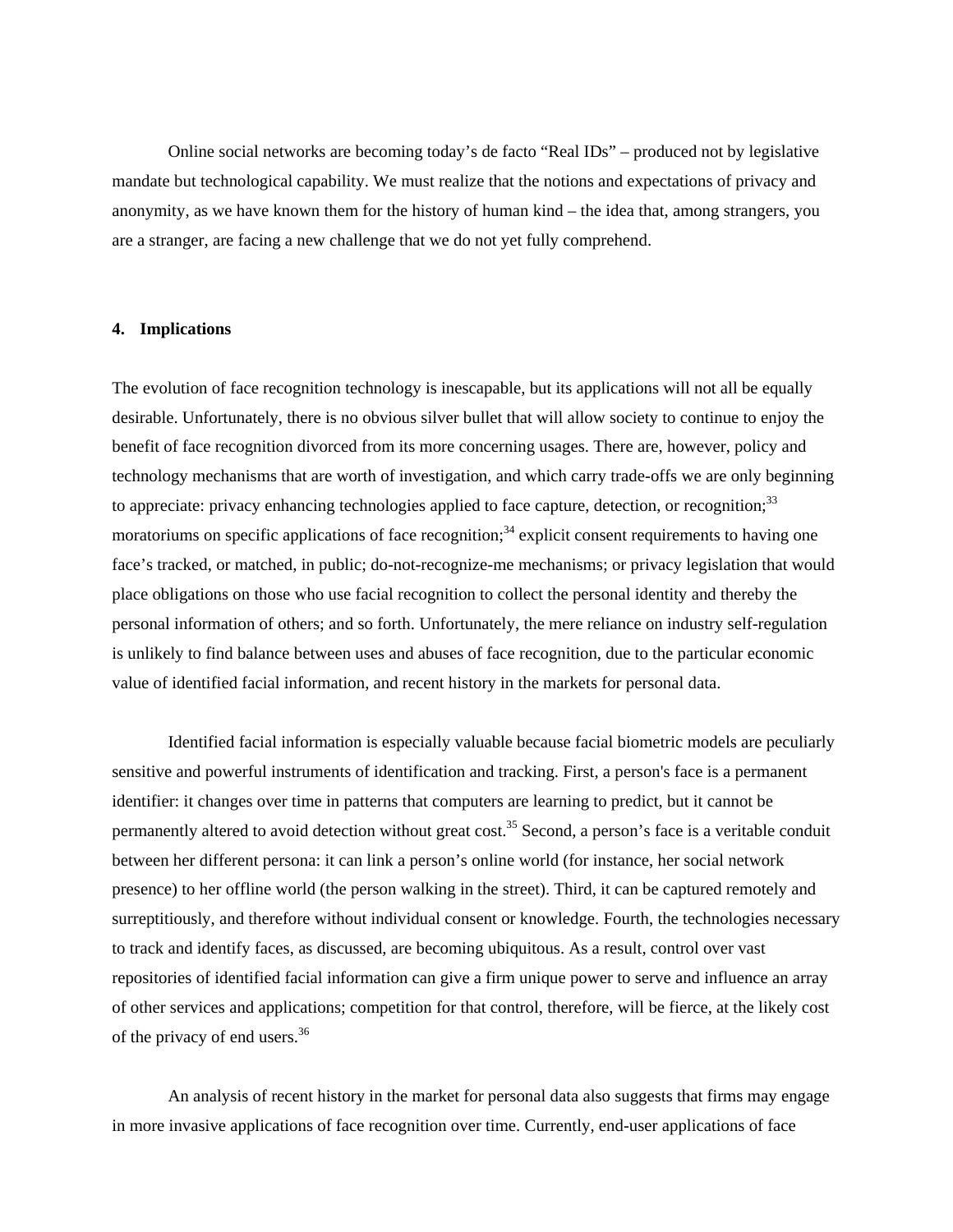recognition have limited capabilities. Yet those limitations are less driven by technological constraints than by firms' concerns over consumers' reaction to too-aggressive deployment of face recognition. Evidence of this can be gleaned from firms' assurances that these services do not (yet) allow indiscriminate face recognition of everybody: for instance, Face.com developed the face recognition tagging services used by Facebook users --- but "if you choose to hide your Facebook tags, [Face.com] services will get blocked out when attempting to recognize you in photos."<sup>37</sup> However, if recent history of privacy in social networks is a guide, the current, almost coy applications of face recognition may be "bridgeheads" designed by firms to habituate end-users into progressively more powerful and intrusive services. Consider the frequency in which, in the past few years, a popular social network such as Facebook has engaged in practices that either a) unilaterally modified settings or defaults associated with users' privacy, so as to force increased sharing or disclosure;<sup>38</sup> and b) reflected a "two steps forward, one step backward" strategy, in which new services were enacted or proposed, then taken back or scaled down due to users' reaction to their invasiveness, and then enacted again, after some time had passed.<sup>39</sup> The fact that, as consumers, we do get eventually habituated to those new services does not necessarily prove that they come without risks: Our attention is captured by what we can see as their immediate benefits; what we pay less attention to are their privacy costs, as they are often delayed.<sup>40</sup>

In the absence of policy intervention, therefore, the patterns we are observing (increasing gathering and usage of individuals' facial biometrics data) are unlikely to abate. The risk exists that some firms may attempt to strategically use default settings, unilateral changes to interfaces and systems, and user habituation to nudge individuals into accepting more capturing and usage of facial data – creating a perception of *fait accompli* which, in turn, will influence individuals' expectations of privacy and anonymity.

Information is power. In the  $21<sup>st</sup>$  century, the wealth of granular data accumulated about each individual, and the staggering progress of behavioral sciences in understanding how that knowledge can be used to nudge and influence individual behavior, make it so that control over personal information will imply power over the person. It does not matter whether this control will be exercised by a government or by a corporation: as control is tilting from data subjects to data holders, the very balance of power between different entities is at stake. Senators, I do not envy your position. We had the easy task – showing the problem. You have the much harder task of helping steer us towards its solution.

Thank you for inviting me to testify today. I look forward to answering your questions.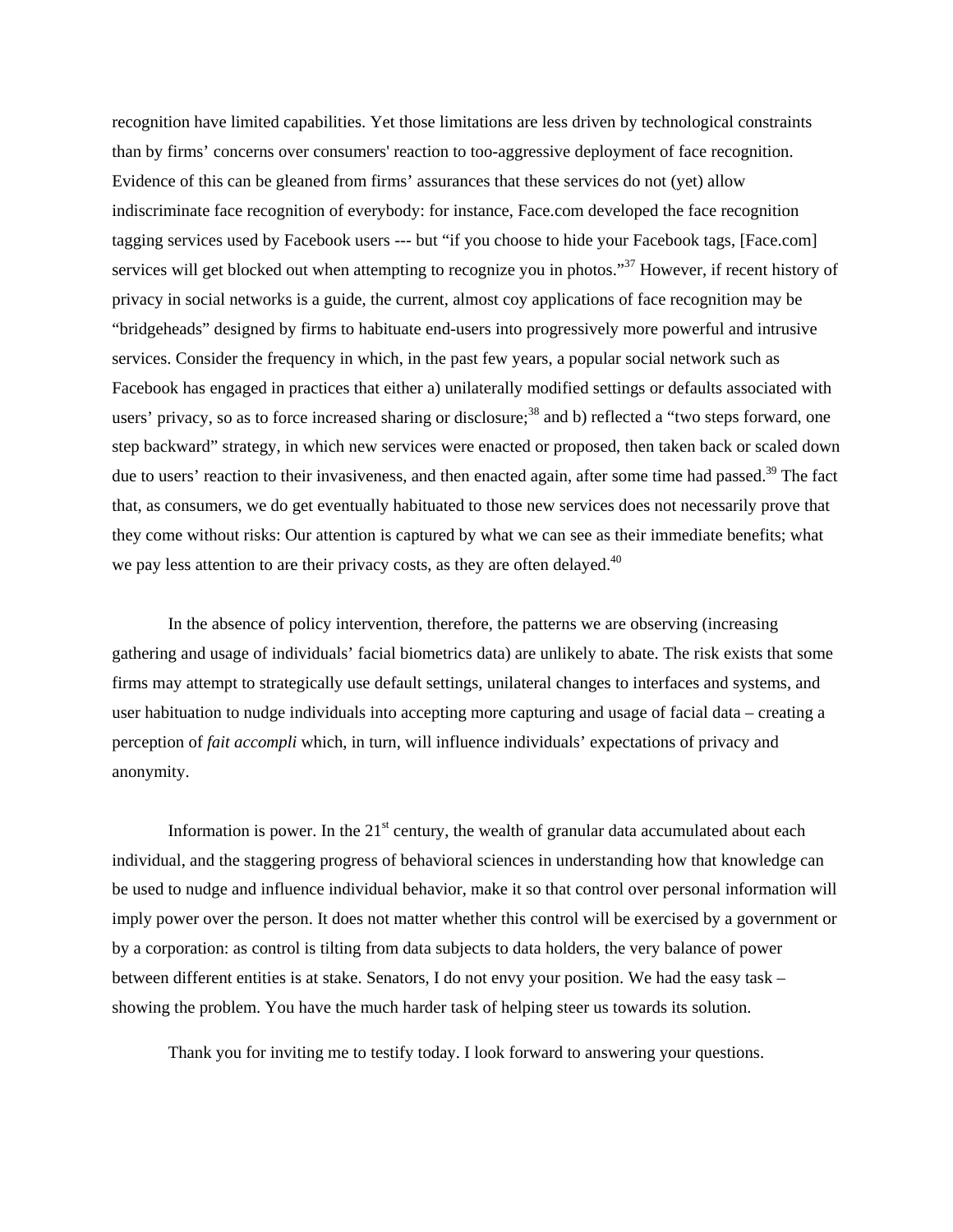<sup>4</sup> In this testimony, I use sometimes "face recognition" as a short-hand for machine-based, or computer, face recognition.<br><sup>5</sup> B. Cross and A. Agguistic 2005, "Information Bayelstian and Driveay in Opline Social Maty pel

<sup>5</sup> R. Gross and A. Acquisti, 2005. "Information Revelation and Privacy in Online Social Networks." Proceedings of the 2005 Workshop on Privacy in the Electronic Society (WPES), ACM, 71-80, 2005; A. Acquisti and R. Gross, 2006. "Imagined Communities: Awareness, Information Sharing, and Privacy on the Facebook." Proceedings of Privacy Enhancing Technologies Workshop (PET), Lecture Notes in Computer Science 4258, Springer, 36-58. 6

<sup>8</sup> P.J. Phillips, 2011. "Improving Face Recognition Technology" Computer, 44(3), 84-86.

<sup>9</sup> For instance, computers outperform humans in recognizing unfamiliar faces: P.J. Phillips et al, 2007. "FRVT 2006 and ICE

2006 large-scale results." National Institute of Standards and Technology, #7408.<br><sup>10</sup> For instance, significant debate accompanied the usage of face recognition during Super Bowl 2001; see<br>http://www.wired.com/politics/la

http://picasa.google.com/support/bin/answer.py?answer=156272. More recently (in the summer of 2011) Google also acquired Pittsburgh-based face recognition company PittPatt.<sup>12</sup> See http://support.apple.com/kb/ht344.

<sup>15</sup> See http://www.guardian.co.uk/media/pda/2010/sep/27/advertising-billboards-facial-recognition-japan.<br><sup>16</sup> See http://www.scenetap.com.<br><sup>17</sup> A. Acquisti, R. Gross, and F. Stutzman, 2011. "Faces of Facebook: Privacy In of Blackhat USA. http://www.heinz.cmu.edu/~acquisti/face-recognition-study-FAQ/.

<sup>18</sup> See S. Garfinkel and B. Rosenberg, 2009. "Face Recognition: Clever or Just Plain Creepy?" MIT Technology Review, February 27.

<sup>19</sup> A. Acquisti and R. Gross, 2009. "Predicting Social Security Numbers From Public Data." Proceedings Of The National Academy Of Science, 106(27), 10975-10980.

<sup>20</sup> P. Ohm, 2010. "Broken Promises of Privacy: Responding to the Surprising Failure of Anonymization." UCLA Law Review, 57, 1701.

<sup>21</sup> C. Jernigan and B.F.T. Mistree, 2009. "Gaydar: Facebook friendships expose sexual orientation." First Monday,14(10).<br><sup>22</sup> A. Acquisti and R. Gross, 2009. "Predicting Social Security Numbers From Public Data." Proceedi

Academy Of Science, 106(27), 10975-10980.

 $^{23}$  P.J. Phillips, 2011. "Improving Face Recognition Technology" Computer, 44(3), 84-86.

<sup>24</sup> J. Farrell, 2011. "Can Privacy Be Just Another Good?" Remarks presented at University of Colorado at Boulder's Conference on the Economics of Privacy.

<sup>25</sup> We used PittPatt, a face recognition application developed by former CMU researchers. Just a few days before our results were publicly presented, PittPatt was acquired by Google, thus the technology is no longer publicly available.<br><sup>26</sup> See http://www.facebook.com/press/info.php?statistics.<br><sup>27</sup> See http://www.quora.com/How-many-photos-are-upload

profile picture do not have privacy settings," from http://www.facebook.com/policy.php, accessed July 22, 2011.<br><sup>30</sup> See http://news.cnet.com/8301-1023\_3-57455287-93/facebook-acquires-face.com-for-undisclosed-sum/.<br><sup>31</sup> At

explicitly opts-out. The power of default settings in nudging people's privacy choices has been explored, among others, by A. Acquisti, L. John, and G. Loewenstein, 2010. "What Is Privacy Worth?" In Workshop On The Economics of Information Security. (Leading Paper, 2010 Future Of Privacy Forum's Best "Privacy Papers For Policy Makers" Competition.)

 <sup>1</sup> See http://www.heinz.cmu.edu/~acquisti/<br> $2^2$  A. Acquisti, 2010. "The Economics Of Bo

<sup>&</sup>lt;sup>2</sup> A. Acquisti, 2010. "The Economics Of Personal Data and The Economics Of Privacy." Commissioned By The OECD, For The OECD Roundtable On The Economics Of Privacy and Personal Data, Paris, December 2010.

http://www.heinz.cmu.edu/~acquisti/papers/acquisti-privacy-OECD-22-11-10.pdf. 3

 ${}^{3}$  A. Acquisti, 2004. "Privacy In Electronic Commerce and The Economics Of Immediate Gratification." ACM Electronic Commerce Conference, 21-29.

<sup>&</sup>lt;sup>6</sup> A. Acquisti, R. Gross, and F. Stutzman, 2011. "Faces of Facebook: Privacy In The Age Of Augmented Reality." Proceedings of Blackhat USA. http://www.heinz.cmu.edu/~acquisti/face-recognition-study-FAQ/. 7

 $^7$  Some of the earliest works in this area include, e.g., W.W. Bledsoe, 1964. "The model method in facial recognition." Tech. rep. PRI:15, Panoramic Research Inc., Palo Alto, CA; T. Kanada, 1973. "Computer recognition of human faces." Birkhauser, Basel, Switzerland, and Stuttgart, Germany; M.D. Kelly, 1970. "Visual identification of people by computer." Tech. rep. AI-130, Stanford AI Project, Stanford, CA.

<sup>&</sup>lt;sup>13</sup> See http://www.facebook.com/blog.php?post=403838582130. More recently (in the summer of 2012), Facebook has acquired Face.com.<br><sup>14</sup> See http://www.face.com. The application is no longer available to end-users after Face.com was acquired by Facebook.